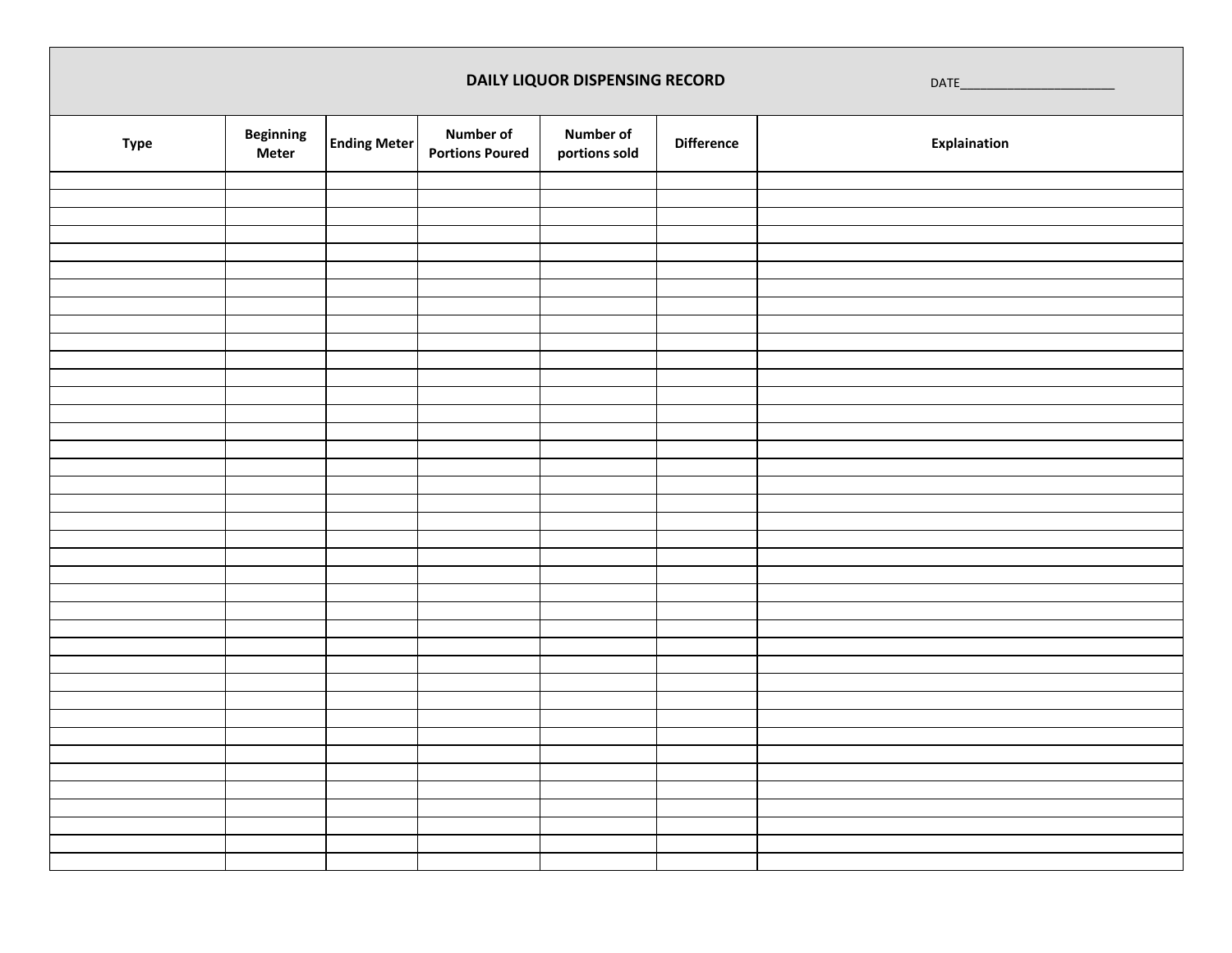|                    |                        |                     |                                     | DAILY LIQUOR DISPENSING RECORD    |                   | DATE         |
|--------------------|------------------------|---------------------|-------------------------------------|-----------------------------------|-------------------|--------------|
|                    |                        |                     |                                     |                                   |                   |              |
| Monday             |                        |                     | <b>Number of Portions</b>           | <b>Number of portions</b>         |                   |              |
| <b>Type</b>        | <b>Beginning Meter</b> | <b>Ending Meter</b> | Poured                              | sold                              | <b>Difference</b> | Explaination |
| Level 1            |                        |                     |                                     |                                   |                   |              |
| Level 2            |                        |                     |                                     |                                   |                   |              |
| Level 3            |                        |                     |                                     |                                   |                   |              |
| Level 4            |                        |                     |                                     |                                   |                   |              |
| Tuesday            |                        |                     |                                     |                                   |                   | <b>DATE</b>  |
| <b>Type</b>        | <b>Beginning Meter</b> | <b>Ending Meter</b> | <b>Number of Portions</b><br>Poured | <b>Number of portions</b><br>sold | <b>Difference</b> | Explaination |
| Level 1            |                        |                     |                                     |                                   |                   |              |
| Level 2            |                        |                     |                                     |                                   |                   |              |
| Level 3            |                        |                     |                                     |                                   |                   |              |
| Level 4            |                        |                     |                                     |                                   |                   |              |
| Wendsday           |                        |                     |                                     |                                   |                   | DATE         |
| <b>Type</b>        | <b>Beginning Meter</b> | <b>Ending Meter</b> | <b>Number of Portions</b><br>Poured | <b>Number of portions</b><br>sold | <b>Difference</b> | Explaination |
| Level 1            |                        |                     |                                     |                                   |                   |              |
| Level 2            |                        |                     |                                     |                                   |                   |              |
| Level 3            |                        |                     |                                     |                                   |                   |              |
| Level 4            |                        |                     |                                     |                                   |                   |              |
| Thursday           |                        |                     |                                     |                                   |                   | <b>DATE</b>  |
| <b>Type</b>        | <b>Beginning Meter</b> | <b>Ending Meter</b> | <b>Number of Portions</b><br>Poured | <b>Number of portions</b><br>sold | <b>Difference</b> | Explaination |
| Level 1            |                        |                     |                                     |                                   |                   |              |
| Level 2            |                        |                     |                                     |                                   |                   |              |
| Level 3            |                        |                     |                                     |                                   |                   |              |
| Level 4            |                        |                     |                                     |                                   |                   |              |
| Friday             |                        |                     |                                     |                                   |                   | DATE         |
| <b>Type</b>        | <b>Beginning Meter</b> | <b>Ending Meter</b> | <b>Number of Portions</b><br>Poured | <b>Number of portions</b><br>sold | <b>Difference</b> | Explaination |
| Level 1            |                        |                     |                                     |                                   |                   |              |
| Level 2            |                        |                     |                                     |                                   |                   |              |
| Level 3<br>Level 4 |                        |                     |                                     |                                   |                   |              |
|                    |                        |                     |                                     |                                   |                   |              |
| Saturday           |                        |                     |                                     |                                   |                   | DATE         |
| <b>Type</b>        | <b>Beginning Meter</b> | <b>Ending Meter</b> | <b>Number of Portions</b><br>Poured | <b>Number of portions</b><br>sold | <b>Difference</b> | Explaination |
| Level 1            |                        |                     |                                     |                                   |                   |              |
| Level 2            |                        |                     |                                     |                                   |                   |              |
| Level 3            |                        |                     |                                     |                                   |                   |              |
| Level 4            |                        |                     |                                     |                                   |                   |              |
| Sunday             |                        |                     |                                     |                                   |                   | DATE         |
| <b>Type</b>        | <b>Beginning Meter</b> | <b>Ending Meter</b> | <b>Number of Portions</b><br>Poured | <b>Number of portions</b><br>sold | <b>Difference</b> | Explaination |
| Level 1            |                        |                     |                                     |                                   |                   |              |
| Level 2            |                        |                     |                                     |                                   |                   |              |
| Level 3            |                        |                     |                                     |                                   |                   |              |
| Level 4            |                        |                     |                                     |                                   |                   |              |